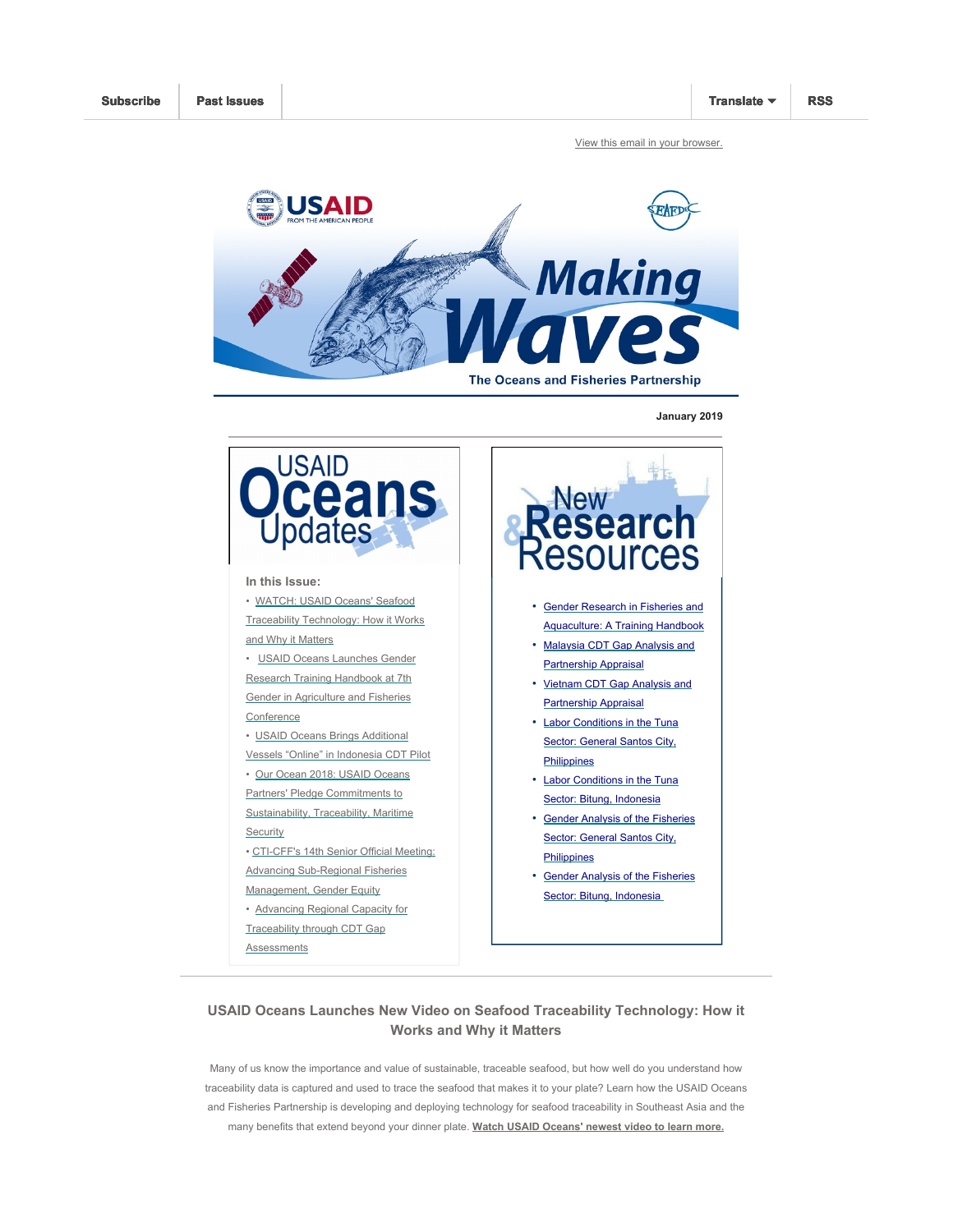

#### USAID Oceans' Gender Research Training Handbook Garners Worldwide Interest, Spanning Over 60 Countries following its Release

On October 18-20, 2018, USAID Oceans participated in the 7th Gender in Agriculture and Fisheries (GAF7) Conference in Bangkok, Thailand. At the conference, USAID Oceans launched and distributed its new **Gender Research in Fisheries and** Aquaculture: Training Handbook, developed collaboratively by the Gender in Aquaculture and Fisheries Section of the Asian Fisheries Society, leading academic experts, and USAID Oceans' technical experts. USAID Oceans' newly selected gender grantees also attended the conference, for an immersive weeklong orientation with the Oceans team. Read more.





#### USAID Oceans Brings Additional Vessels "Online" in Indonesia Electronic Catch Documentation and Traceability Pilot

USAID Oceans conducted a second installment of at-sea data capture technology and provided technical assistance to its First Mover partners in Bitung, from October 22-26, 2018. The installed Pointrek technology is a two-way communication vessel monitoring system (VMS) with real-time catch reporting that enables fishers to capture seafood traceability data directly at its point of catch. Following installation, USAID Oceans conducted trainings with its First Mover partners to simulate the use of the technology. Read more.

USAID Oceans Advances Regional Readiness for Traceability System Design, Development with Catch Documentation Assessments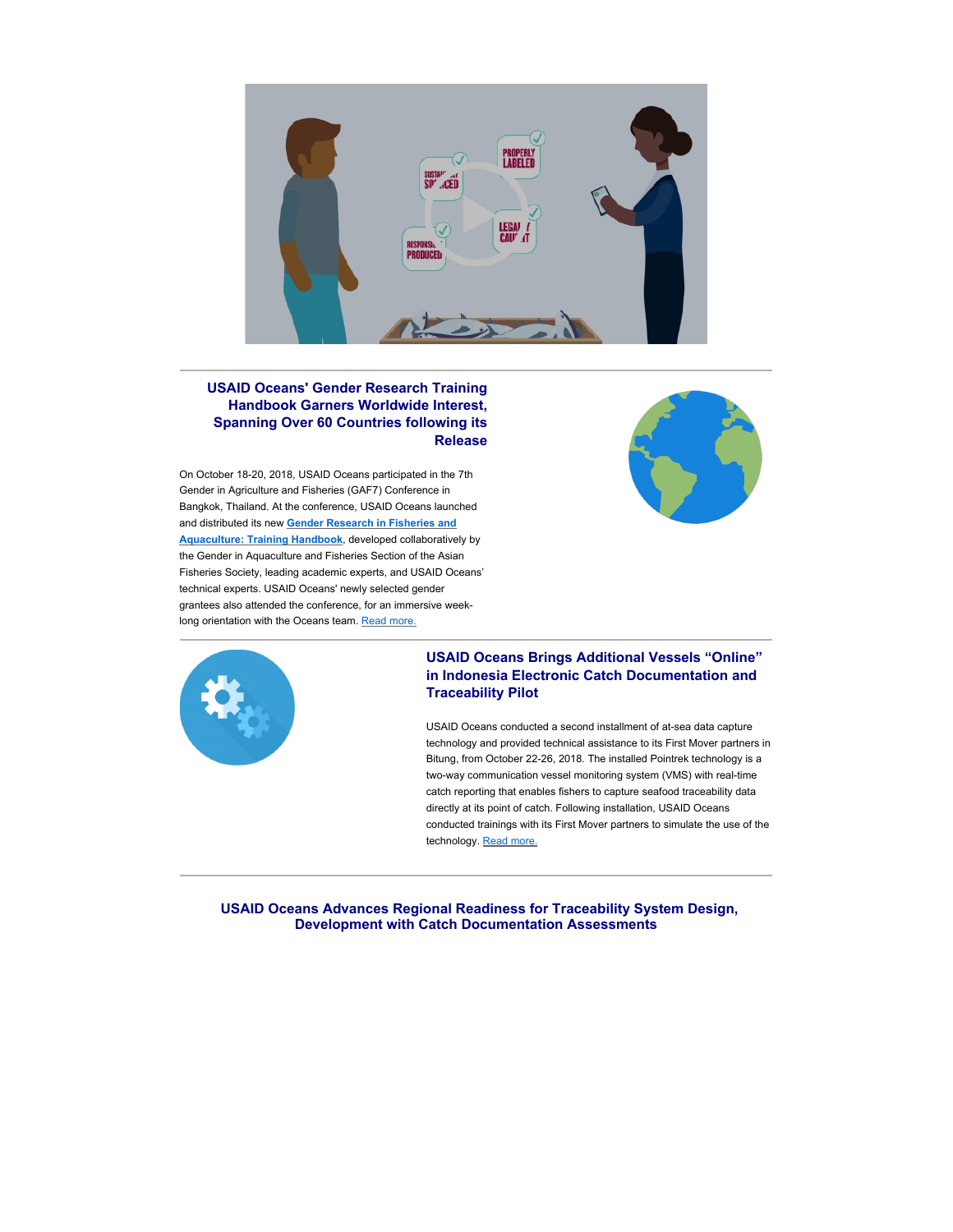

Community members from Kelantan, Malaysia meet with USAID Oceans to discuss community-based fishing organizations during the Malaysia CDT Gap Analysis research process. Photo: USAID Oceans/F. Maruf

Since its launch in 2015, USAID Oceans has worked to engage ASEAN and Coral Triangle Member Countries to advance their capacities to accomplish end-to-end seafood traceability. To support its regional partners in their journey to transparent, full-chain traceability, USAID Oceans has worked closely with the governments of Malaysia, Vietnam, and Thailand to assess their current catch documentation practices, identify their strengths and weaknesses, and provide recommendations and guidance to leverage existing strengths toward the implementation of robust electronic traceability systems. Learn more and access the just-released CDT Gap Analysis Reports.

## Our Ocean 2018: USAID Oceans Partners Pledge Commitments to Sustainability, Traceability, Maritime Security



Panelists at the October 2018 Our Ocean Conference in Bali, Indonesia. Photo: USAID Oceans/M. Donnelly

On October 29-30, 2018, USAID Oceans joined members of government, private sector, and philanthropists in Bali, Indonesia for the fifth Our Ocean Conference. Over the two days, US\$10.8 was pledged in commitments by members of the public, private, and NGO sectors in support of marine protected areas, climate change, sustainable fisheries, marine pollution, the blue economy, and maritime security. At the conference, USAID Oceans was joined by many of its partners including Thai Union, Yayasan Masyarakat dan Perikanan Indonesia, the SOCSKSARGEN Federation of Fishing and Allied Industries, Inc., Anova Food, LLC, and others, many of whom made meaningful commitments for the year ahead. Learn more about USAID Oceans' partner commitments at the Our Ocean Conference.